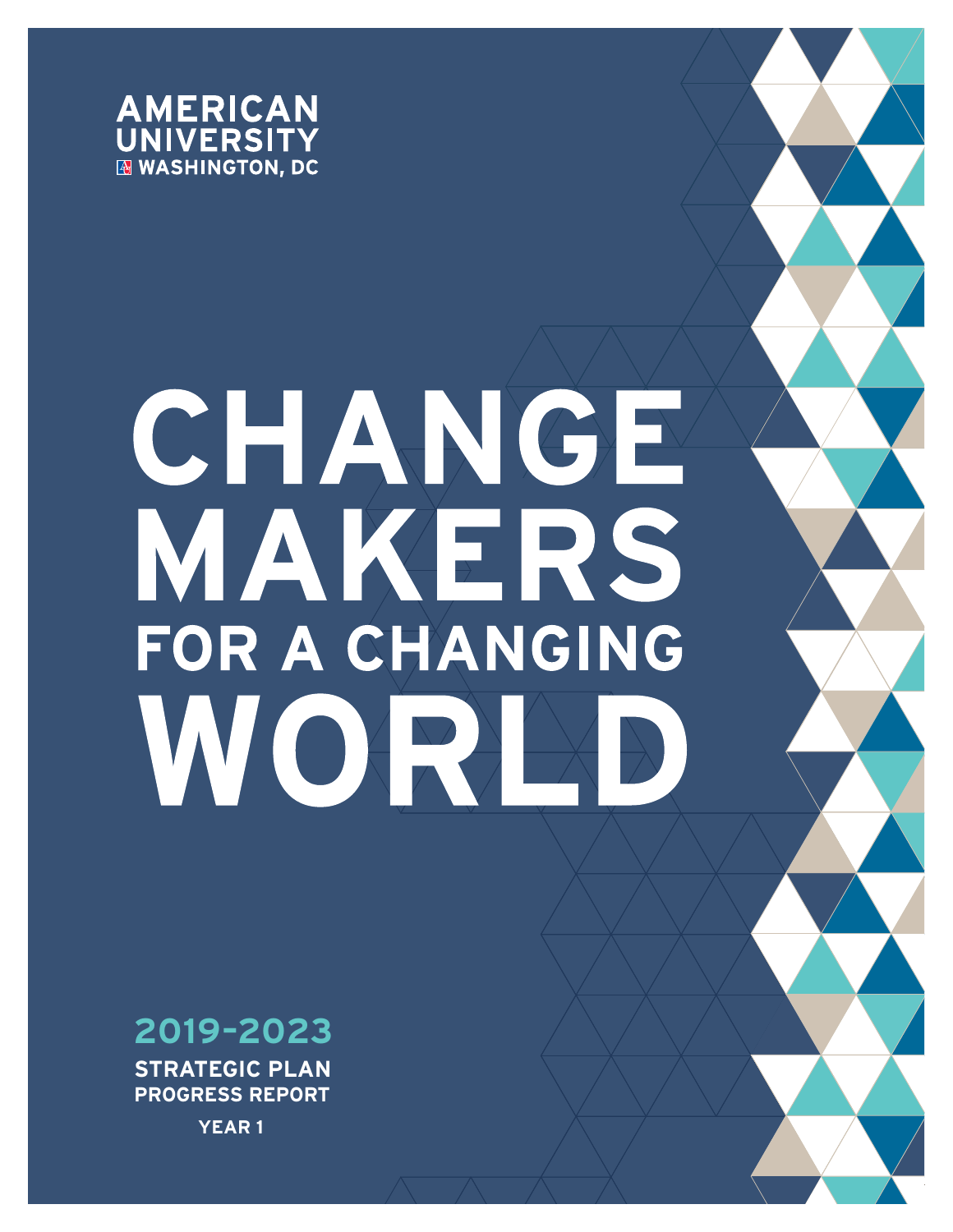### **AMERICAN UNIVERSITY**

#### AU Community,

You may have heard it said around campus that "AU is on the move." At the one-year mark of the launch of AU's Strategic Plan, *Changemakers for a Changing World,* we're making progress and moving forward in our five-year plan to achieve impact in our community, in Washington, DC, and in the world. We wanted to provide an update of where we are today and on the work we will continue to do to make our shared vision a success.

In the first year of our journey, we're thankful for the work led by the strategic imperative directors and the implementation teams, made up of more than 160 members of our AU community from across campus.

Organized around three driving themes—scholarship, learning, and community—the report outlines each strategic imperative, documents the impacts we have already achieved, and highlights our plans for the coming years. As you read through, we hope you'll reflect on how to deepen your engagement with the plan and how to advance collaboration with members of our community to reach our goals.

We welcome your feedback. If you have input or would like to get more involved and learn more about our teams driving our efforts, please visit american.edu/strategicplan.

We're excited to see what the next year brings as we continue our efforts to implement the plan, and we look forward to continuing this journey with all of you.

#### Sincerely,

**Fanta Aw** Vice President, Campus Life and Inclusive Excellence

**Seth Grossman** Chief of Staff and Counselor to the President

**Dan Myer**s Provost

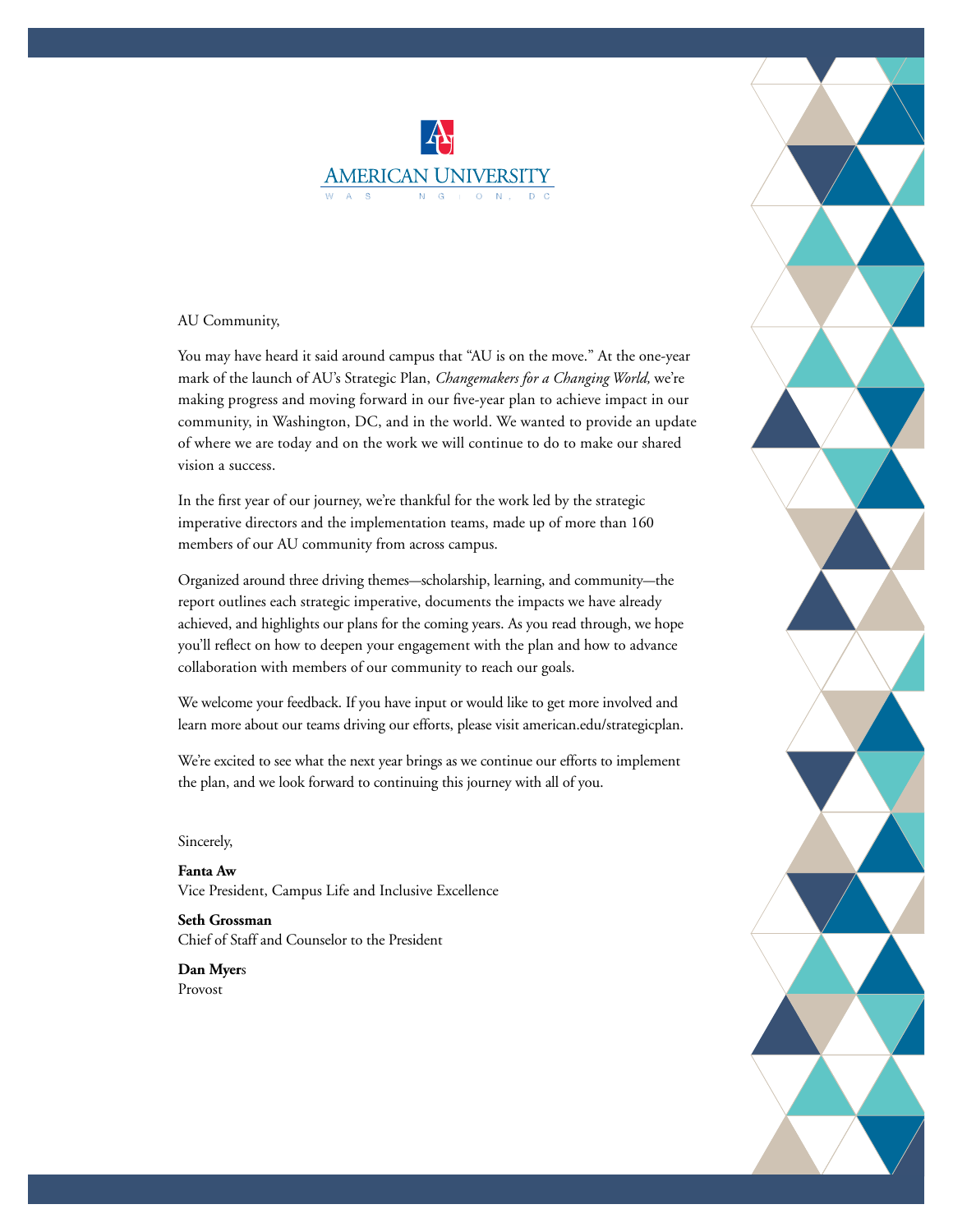## **THE PATH TO AU2023**

Higher education is changing, and our vision—rooted in scholarship and learning, research, and teaching—is that American University will be among the leaders of that change. American University's five-year plan boldly embraces opportunities for greater impact and addresses the issues facing our community and higher education broadly while building on our legacy of leadership, scholarship, and service.

Through AU's Strategic Plan, *Changemakers for a Changing World,* we are preparing graduates whose education, experience, and commitment empower them to lead change and navigate the future of work; enhancing opportunities for research and scholarship, deepening understanding, and elevating the discovery of knowledge to benefit our community and impact society; cultivating partnerships that create additional opportunities for dynamic learning and cutting-edge research; leading in the development of transformative approaches to inclusivity; engaging and partnering with communities in DC and throughout the region; and changing the culture and improving how AU works to better support our goals.

In the first year of our changemakers journey, the implementation work led by the strategic imperative directors and more than 160 faculty and staff is transforming our vision into action. This progress report outlines each imperative, documents our impact, and highlights recent successes as we continue to move forward.

#### **TO LEARN MORE ABOUT THE PLAN, THE IMPLEMENTATION TEAM MEMBERS OR HOW TO GET INVOLVED AND SUBMIT FEEDBACK, PLEASE VISIT AMERICAN.EDU/STRATEGICPLAN.**

### **MEASURING SUCCESS AND OUTCOMES**

#### **SCHOLARSHIP**

#### **IMPERATIVE: AREAS OF STRATEGIC FOCUS**

By making particular investments in four areas of strategic focus—health, data science and analytics, security, and social equity—AU will achieve distinction in an increasingly competitive higher education landscape, attracting and retaining even stronger faculty and students and generating increased support for research.

- **• Growing Our Research Strategically:** In 2020, AU will inaugurate two to three university research centers aligned with our areas of strategic focus that will have significant potential for future growth.
- **• Supporting Research Growth:** The Office of Research will pilot an administrative team charged with supporting the new centers, incubating new research initiatives, and improving the administrative support for existing centers.

#### **RESEARCH**

AU is enhancing its scholarship and reputation as it diversifies its revenue sources by attracting significantly more external funding for research, scholarship, and creative activity, including projects with higher rates of indirect cost recovery. By building a faculty-centered research culture, we are reducing barriers to getting and managing external grants, which increases the impact of our scholarship. The number of applications and awards faculty receive will increase, as will other indicators of research, creative, and professional accomplishments—all positively impacting AU's reputation. In addition, we will also increase faculty-student collaboration in research projects.

**• Increasing Our Scholarship:** In FY2019, AU received \$33.4 million in externally funded grants and contracts, up from \$30 million in FY18. By the end of the first quarter of FY2020, AU received nearly \$3.5 million in sponsored awards from foundations and government agencies.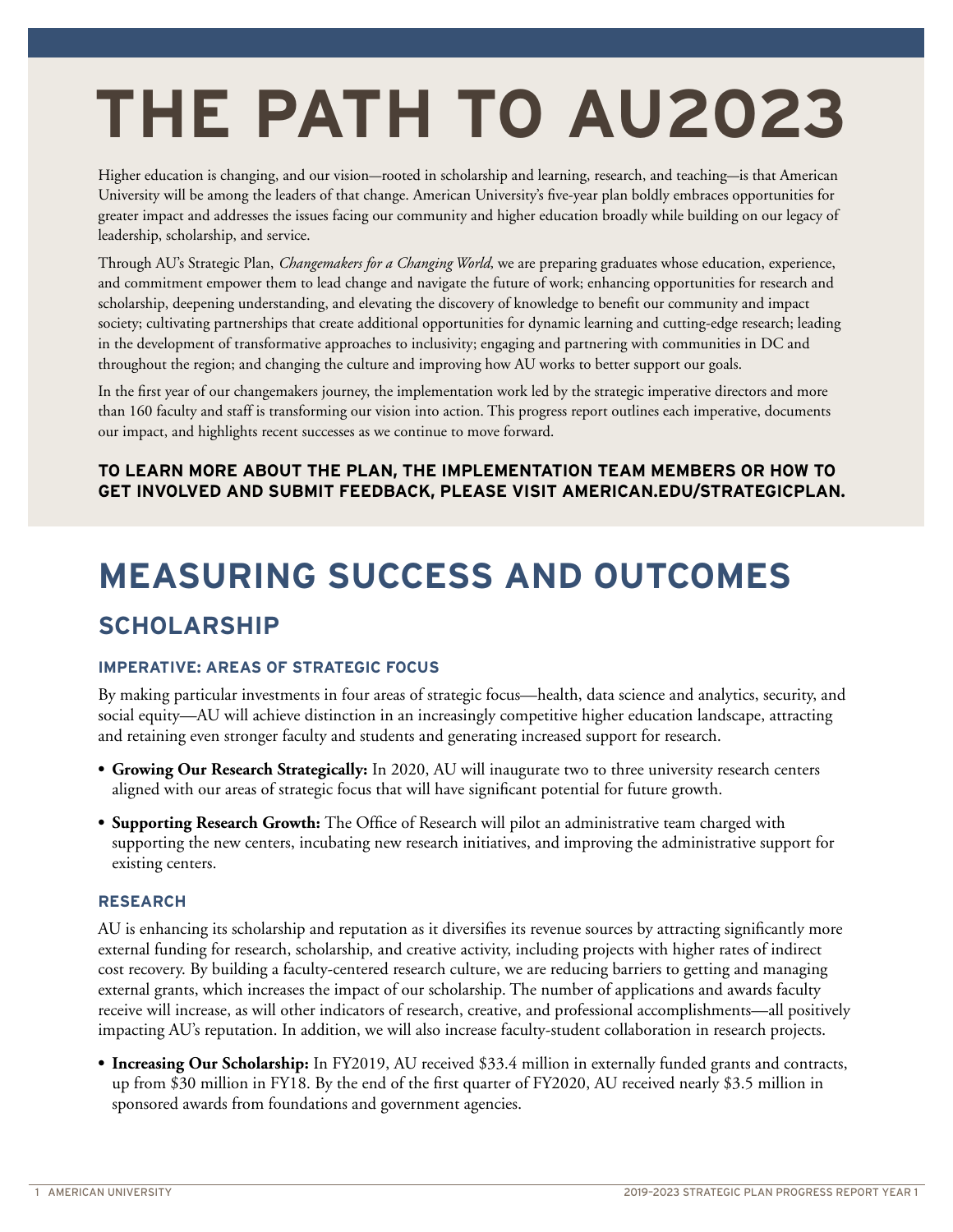**• Streamlining Research Development and Support:** AU is in the process of conducting a university-wide environmental scan of the current state of research development and administration support that will serve as a roadmap for faculty members who seek and manage sponsored research programs. This effort includes recommendations for streamlining current processes for staffing, systems, technical infrastructure, research mentoring, rank and tenure procedures, and faculty incentives for externally funded projects.

#### **LEARNING**

#### **IMPERATIVE: THE STUDENT EXPERIENCE**

AU is implementing a comprehensive student thriving strategy that examines the student experience from admission to graduation. AU is working to increase undergraduate and graduate retention, improve four-year graduation rates, reduce transfer rates, and improve indicators of student inclusion, belonging, and satisfaction. AU is using multiple strategies to continue to attract a robust population of international students who bring a global perspective to our campus.

- **• Improving Student Retention:** AU's comprehensive student thriving strategy examines the student experience and aligns admission, wellness, and retention strategies to improve student retention and timely graduation.
- **• Creating Opportunities for DC Students:** AU has established the American University District Scholars, dedicating \$3 million to award 10 full scholarships annually to high-achieving, low-income DC residents attending Washington, DC public and charter high schools. Two of these scholarships will be awarded to students interested in teaching in the District of Columbia Public Schools (DCPS), with the remaining eight scholarships awarded to students intending to major in any discipline.
- **• Developing Robust Recruitment Strategies:** AU is developing tailored recruitment strategies to attract a diverse population of students.

#### **IMPERATIVE: LEARNING FOR UNDERGRADUATE, GRADUATE, AND PROFESSIONAL STUDENTS**

AU is creating a rigorous learning and scholarly environment that attracts and retains faculty and students. Students will demonstrate greater satisfaction with teaching, learning, and mentoring.

- **• Expanding Faculty Professional Development:** AU continues to expand our faculty professional development work around inclusive learning, establishing inclusive pedagogy faculty fellows and scholarship of teaching and learning programs, hosting a faculty learning community on anti-racist pedagogies, and developing a research program on inclusive pedagogy in higher education for faculty and postdocs.
- **• Addressing Interdisciplinary Barriers:** We are working to understand and address existing barriers to interdisciplinary teaching and research and encouraging flexible, innovative approaches to transdisciplinary teaching and scholarship. This ongoing work includes collaborating with the Office of the University Registrar to streamline processes for cross-listing courses in the university catalog and engaging with AU Core faculty leaders to improve the approval process for cross-disciplinary courses. We are also developing research centers and building out a faculty-centered research culture to reduce barriers.
- **• Supporting the Scholar-Teacher Ideal:** To best support our commitment to the scholar-teacher ideal, we are identifying multiple paths of excellence that adapt the requirements of teaching and research. We are committed to developing more expansive and reliable methods for evaluating teaching excellence and creating opportunities to integrate scholarship and teaching by enabling faculty to teach specialty courses in their areas of interest.
- **• Encouraging Civil Discourse:** AU has a unique role to play in civil discourse, due to our location in the center of the nation's capital, and as a university community, where learning, listening, and the exchange of ideas should lead to constructive and respectful dialogue. Projects like the School of Public Affair's (SPA) Project on Civil Discourse, designed by SPA's Lara Schwartz, are helping students learn to communicate, listen, learn, and engage in our community based on our values and goals. In the same spirit, SPA recently launched the Madison Prize for Constitution Excellence, which recognizes lawmakers who work across the aisle to resolve difficult issues. In 2019, SPA was a partner on *Looking for America,* a six-city project that brings together artists and a group of cross-political citizens to flex their discourse muscle in conversations about challenging issues.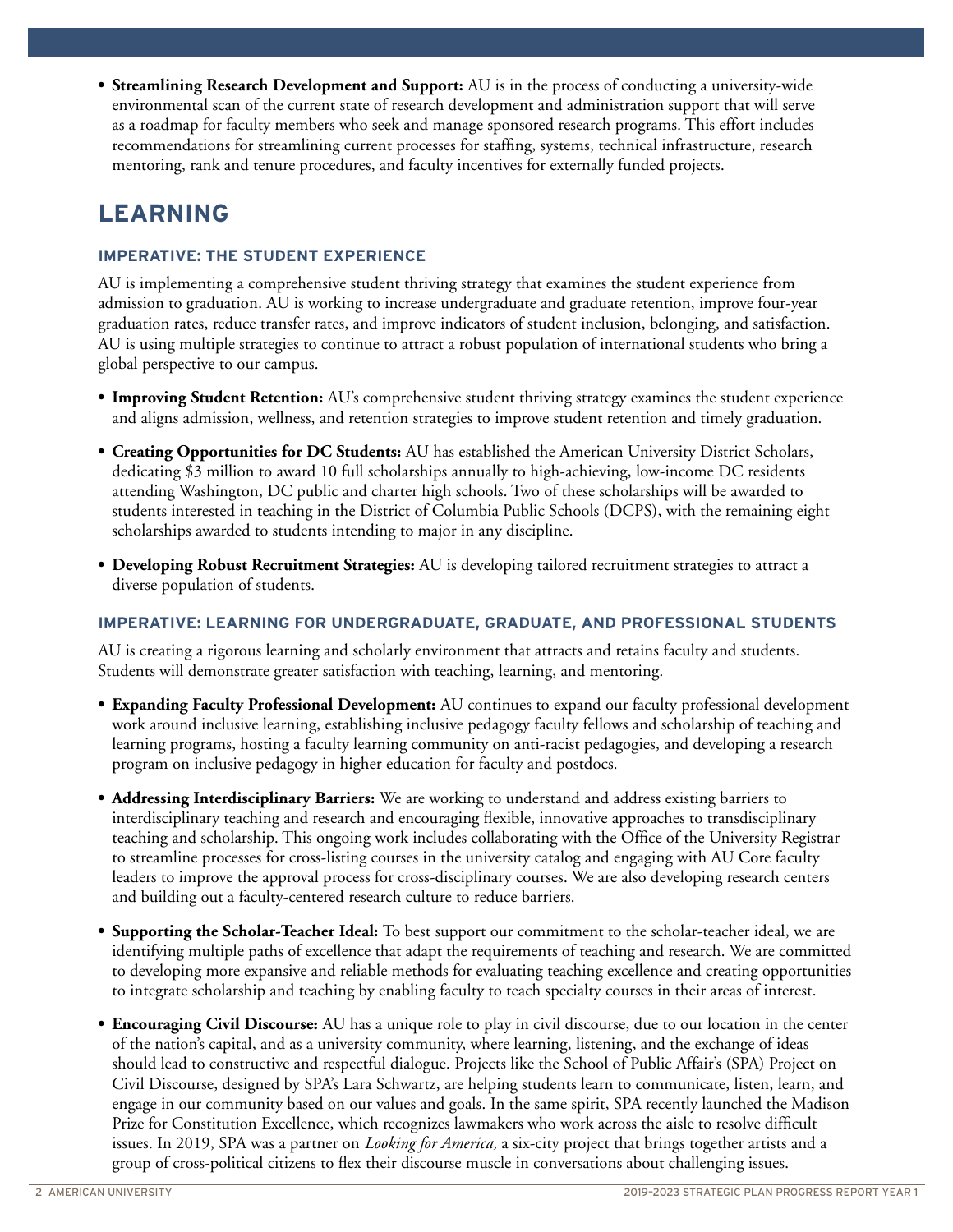#### **IMPERATIVE: LIFELONG LEARNING**

AU is developing face-to-face and digital strategies for degree and nondegree lifelong learning experiences and programs for adult learners that reflect the future of work and learning, reaching students at multiple phases of their professional development, and enhancing the university's reputation and revenue.

- **• Supporting Student Learning Needs:** Through the lifelong learning effort, we will engage with organizations, businesses, government, and non-profits to support students' learning needs. We will launch the following courses in 2020:
	- Cybersecurity bootcamp academy with 25 students February
	- Healthcare project management course (non-degree) with Dignity Health Global Education (DHGE) May
	- Master's in professional studies (MPS) in healthcare administration with DHGE August
- **• Expanding Our Online Capacity:** This semester, AU will welcome its first vice provost and chief online officer to help synthesize the university's broad set of offerings for graduate studies and our aspirations to expand our capacity for non-degree adult learners and undergraduate students. We are improving access, flexibility, and convenience for students at all levels and experiences through digital learning.

#### **COMMUNITY**

#### **IMPERATIVE: INCLUSIVE EXCELLENCE**

AU's Plan for Inclusive Excellence is guiding efforts across campus and our community that build a culture where everyone has a sense of belonging, collectively contributes to a positive climate, and uses inclusive practices to advance educational outcomes for all. Since the plan's inception, we have begun building the initial structures, systems, and culture to advance diversity, equity, and inclusion, though this work is only the beginning of the journey.

- **• Improving Faculty Hiring:** AU's focus on improving faculty hiring and development continues to build, even as much work remains to be done. One area of growth includes increased racial diversity among tenure-line faculty hires. In fall 2019, 56 percent of new tenure-line hires and 31 percent of new term faculty identify as faculty of color. In fall 2019, the Center for Teaching, Research and Learning (CTRL) increased its capacity to support faculty learning about inclusive teaching by adding an associate director and two new faculty fellows focused on inclusive pedagogy.
- **• Emphasizing College Affordability:** The budget for fiscal years 2020 through 2021 emphasizes college affordability. The overall increase for tuition, room, and board is 2.3 percent in FY20 and 2.4 percent in FY21—the lowest increase on AU's records. We will continue our efforts to support socioeconomic diversity with an emphasis on need-based aid.
- **• Encouraging Inclusive Collaboration:** In March 2018, the President's Council on Diversity and Inclusion (PCDI) launched the Inclusive Excellence Mini-Grant program that encourages collaboration among staff, students, faculty, and alumni across divisions, departments, and student organizations to advance diversity, equity, and inclusion. Nearly \$40,000 has been awarded across 33 university collaborations to date. The number of applicants to this promising program increased 43 percent in the current academic year. Examples of the mini-grant programs include the Disability, Access, and Teaching Symposium; AU Si Se Puede! academic research conference by AU Latinx/a/o students, faculty, and staff; and the Promoting Inclusivity Through Data Governance Management initiative.
- **• Expanding Student Training:** The Center for Diversity and Inclusion (CDI) has expanded training and support for students, offering six educational trainings and six intergroup dialogue programs in fall 2019 focused on issues of diversity and inclusion and drawing more than 700 student participants. CDI also expanded programming for first-generation AU students, helping them establish and grow their support systems by linking them with first-generation faculty and staff.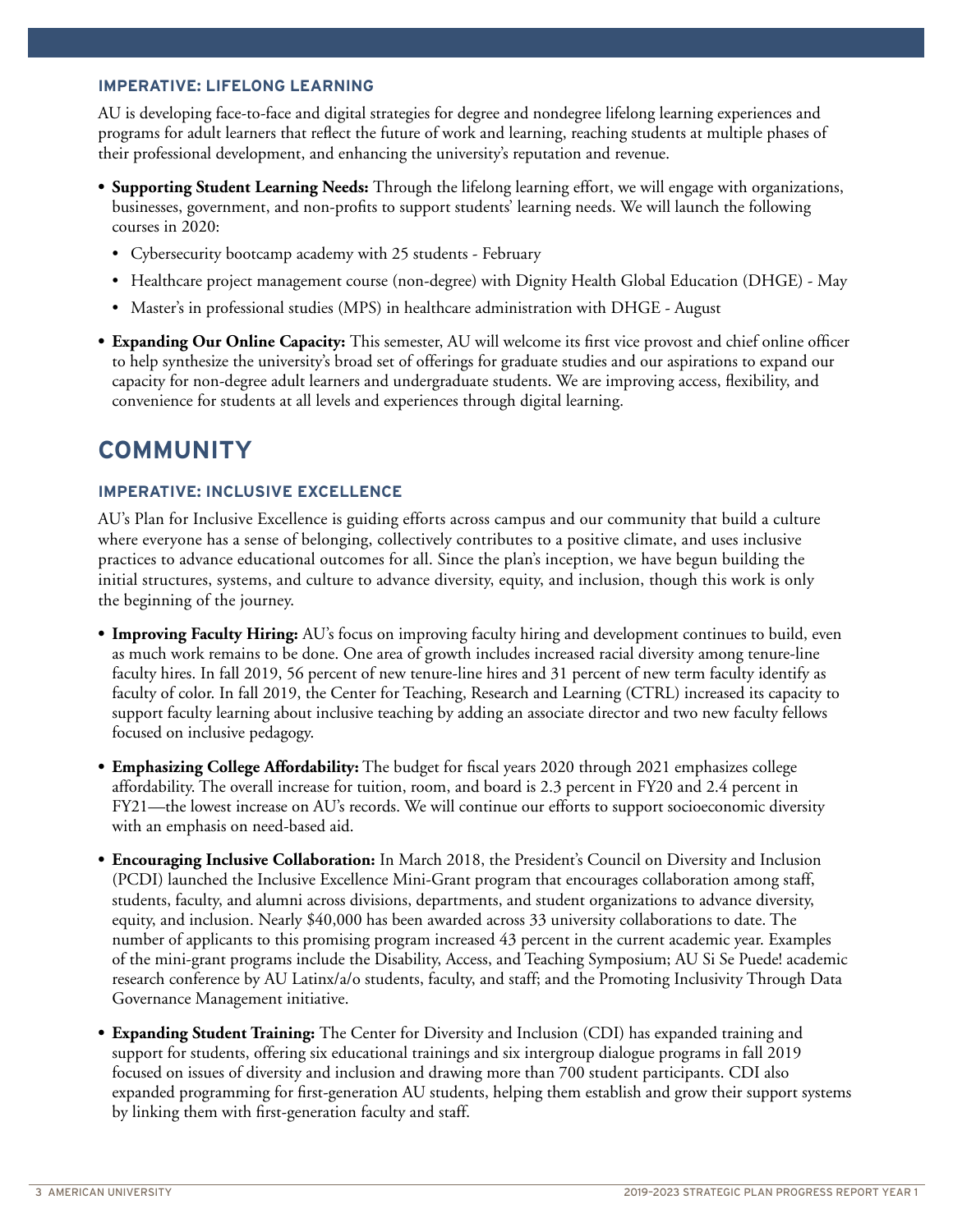**• Building a Sense of Belonging:** The faculty-staff affinity group program continues to grow with five community-led groups working to build a sense of belonging among staff and faculty. These include two new groups that focus on international faculty and staff and faculty and staff of color. In addition, many of the affinity groups mentor students and are increasingly partnering with alumni.

#### **IMPERATIVE: WORKING WITH WASHINGTON**

AU is making its relationship with our local community and communities throughout the DC region a top priority as it seeks to become an anchor institution in Washington. AU is partnering with the District and local governments, non-profit organizations, businesses, policymakers, and others to support local schools and improve engagement with DC students; enrich arts and culture; and promote economic development.

- **• Helping Undergraduate Students Compete Today:** As a member of the Greater Washington Partnership, AU launched a digital technology generalist credential program at the Kogod School of Business and the School of Public Affairs (SPA) that will help undergraduate students develop the skills they need to compete in today's economy. This partnership includes other local DC universities who also offer their own credential program to students.
- **• Engaging Students in Addressing Community Challenges:** Through the Community Based Research Scholars Program, nearly 40 AU students provided technical assistance to local non-profits that address community challenges, including homelessness, literacy, and access to health and wellness services.
- **• Preparing High School Seniors for Post-Secondary Education and a Teaching Career:** American University's School of Education launched a dual enrollment program—the first phase of the AU Teacher Pipeline Project—in partnership with DCPS and DC Charter Schools. The Dual Enrollment Program exposes DC high-schoolers to the education field while they earn early college credits alongside future educators undergoing rigorous teacher preparation training. This academic year, five seniors from DC Public Schools and Friendship Charter Schools enrolled in the Dual Enrollment Program. The second phase of the Teacher Pipeline Project will allow two students through AU District Scholars to earn a bachelor's degree in teaching and/or education. AU admitted two dual enrollees into the 2019–2020 freshman class.
- **• Facilitating Community-Based Research/Scholarship and Exhibitions:** AU launched the community advisory board for the Humanities Truck, a platform that facilitates collaborative community-based research, scholarship, and exhibitions by documenting stories of diverse, underserved communities throughout the DC region.
- **• Collaborating with the Mayor's Lab @ DC:** AU's data-driven collaboration with The Lab @ DC, a scientific team within the mayor's administration, has relaunched and is driving SPA undergraduate classroom conversations, projects, and events focused on local and federal policy issues. The program funds graduate students to work in The Lab and also supports The Lab with faculty. In addition, SPA faculty formed a Research Council to advise The Lab and the city on evidence-based policy decisions.
- **• Curating the Corcoran Legacy:** AU continues to be a place where local arts and culture thrive. The American University Museum received 9,000 works of art valued at \$29 million from the Corcoran Art Collection in 2018, showcasing masterpieces from the 16th-century Italian painter Titian, 19th-century American painter Thomas Prichard Rossiter, American artists Ansel Adams and Helen Frankenthaler, and more. The first exhibition curated by graduate students and dubbed by the *Washington Post* as "deeply personal and as a coming-out party for the dormant collection," highlights Rossiter's work in "*Moves Like Walter: New Curators Open the Corcoran Legacy Collection*.
- **• Convening the Best and Brightest:** The second class of Sine Institute Fellows began their engagement with the campus this spring. They include Alphonso Jackson, former secretary of housing and urban development for President George W. Bush; Cody Keenan, chief speechwriter for President Barack Obama; Susan Molinari, strategist and former vice president of Google and former member of Congress; John Tass-Parker, head of politics and government at Instagram; Katherine Miller, vice president of impact at the James Beard Foundation; and Janet Rodriguez, White House correspondent for Univision. Distinguished lecturers are Dina Powell, management committee for Goldman Sachs and former US deputy national security advisor for strategy and Joseph Hockey, ambassador of Australia to the United States.